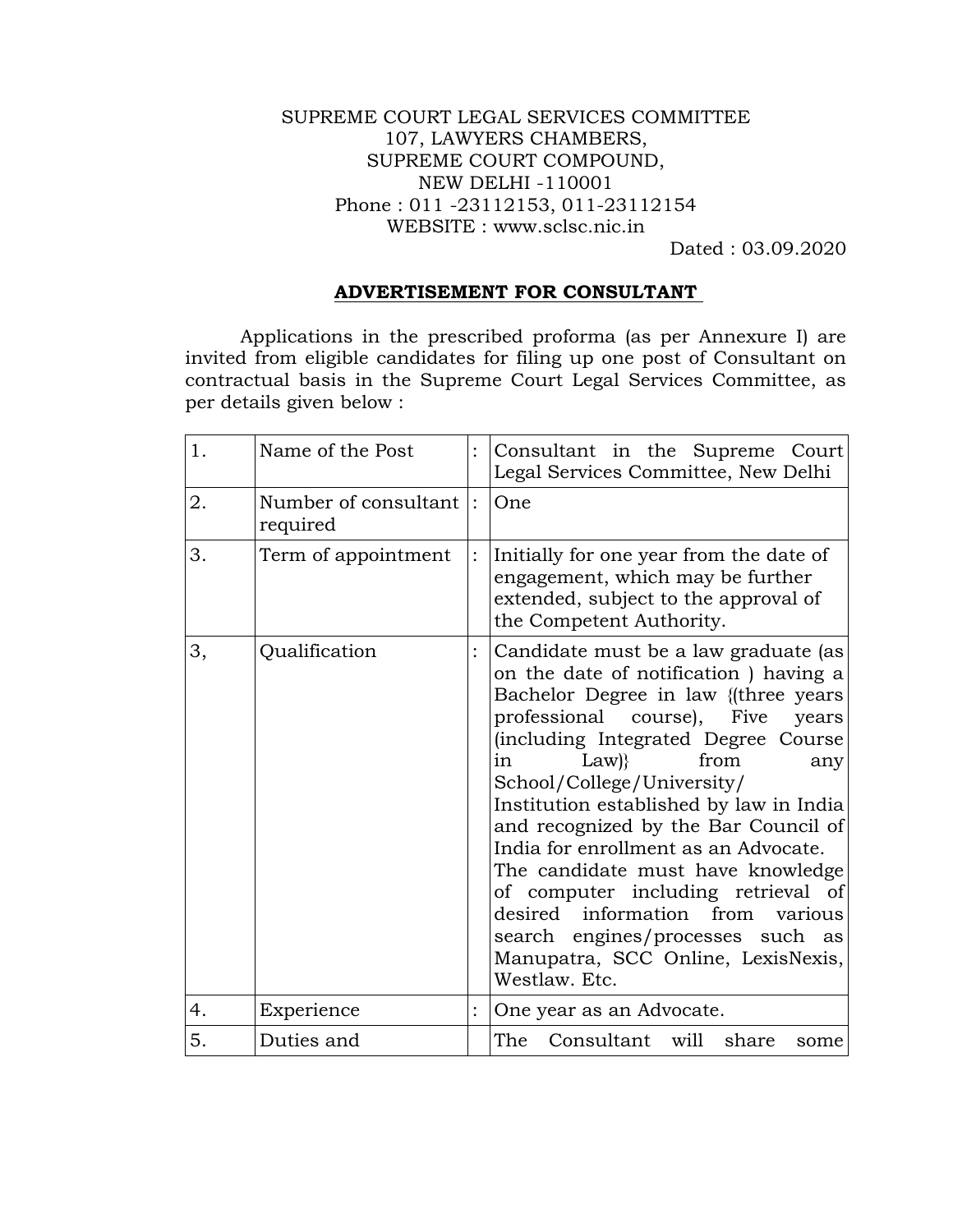|    | responsibilities of the<br>Consultant: | burden of the staff of the SCLSC and<br>also conduct independent research<br>and prepare documentation. They will<br>be expected to suggest remedial steps<br>(if any) and identify positive actions<br>taken (if any) so that a series of best<br>practices are evolved over the years in<br>the field of legal aid.                                                                                                               |
|----|----------------------------------------|-------------------------------------------------------------------------------------------------------------------------------------------------------------------------------------------------------------------------------------------------------------------------------------------------------------------------------------------------------------------------------------------------------------------------------------|
|    |                                        | The Consultant will be expected to<br>discuss each case with the potential<br>litigant and prepare a brief wherever<br>necessary so that the panel lawyer<br>can draft the SLP or petition as the<br>may be. In addition, the<br>case<br>Consultant will be expected to follow<br>up the cases with the panel lawyer,<br>be in contact with the under-trial<br>prisoner or convict either through<br>video-conference or otherwise. |
|    |                                        | The Consultant will need to assist the<br>senior counsel.                                                                                                                                                                                                                                                                                                                                                                           |
|    |                                        | There will<br>be<br>additional<br>and<br>miscellaneous administrative duties<br>that the consultant will be required to<br>perform, such as organizing seminars<br>and group discussions with experts<br>on the subject of legal aid and advice<br>and prison reforms etc. The candidate<br>would be required to discharge such<br>additional duties<br>directed<br>as<br>by <sub>l</sub><br>Secretary, SCLSC.                      |
| 6. | Age Limit                              | Candidate should not be above 25<br>years of age on the closing date of the<br>application.                                                                                                                                                                                                                                                                                                                                         |
| 7. | Remuneration                           | Maximum<br>amount<br>οf<br>monthly<br>consolidated<br>fee<br>payable<br>to<br>Consultant shall be Rs.40,000/- per<br>month and deduction of applicable<br>tax.                                                                                                                                                                                                                                                                      |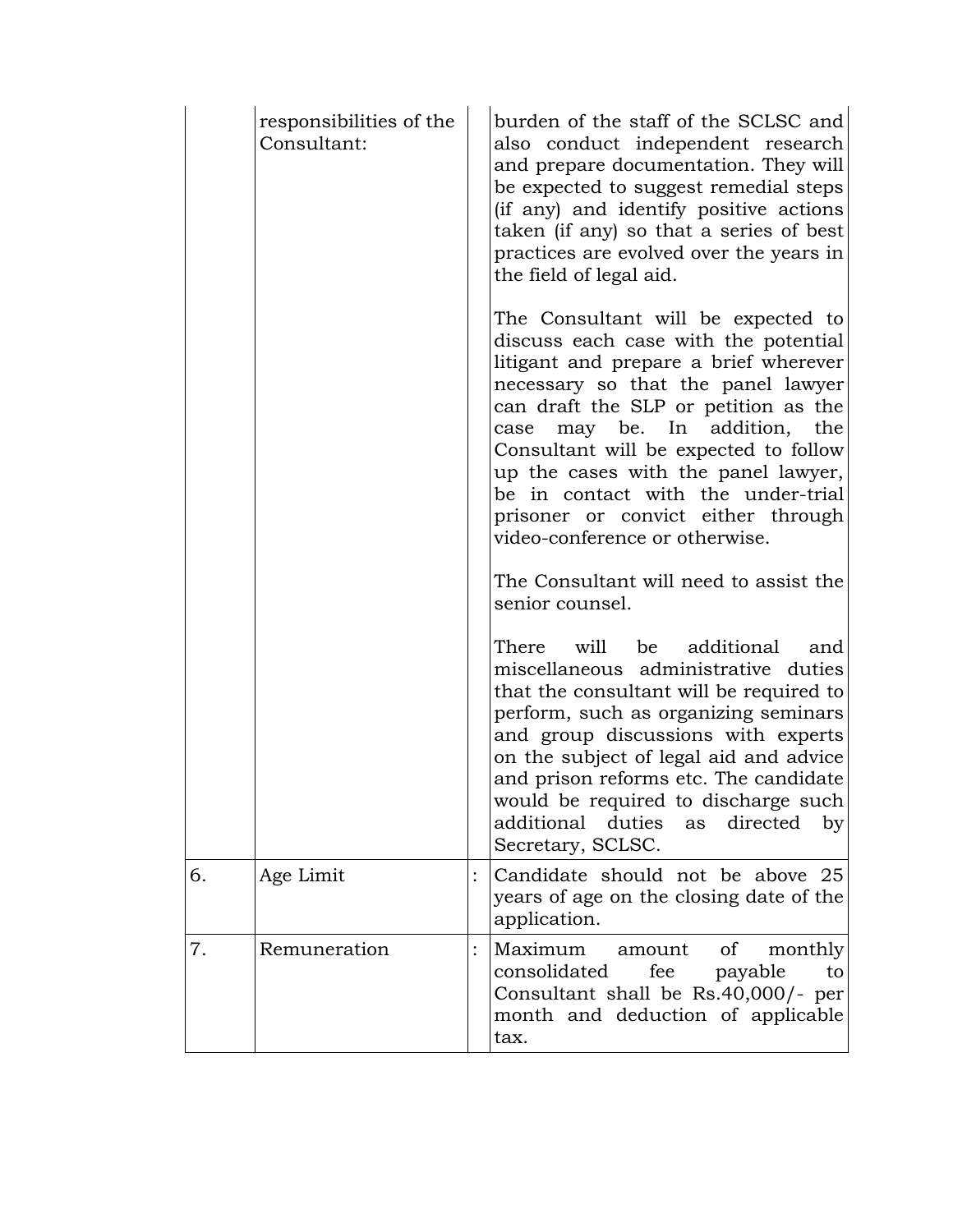| 8.  | Allowances                | Candidate shall not be entitled to any<br>allowance<br>such<br>Dearness<br>as<br>allowance, Residential Telephone,<br>Transport Facility,<br>Residential<br>Accommodation, Personal<br>Staff,<br>CGHS and Medical Reimbursement<br>etc.                                                                                                                                                                                                                                                                                   |
|-----|---------------------------|---------------------------------------------------------------------------------------------------------------------------------------------------------------------------------------------------------------------------------------------------------------------------------------------------------------------------------------------------------------------------------------------------------------------------------------------------------------------------------------------------------------------------|
| 9.  | Leave                     | The Candidate shall be eligible for 8<br>days' leave in a calendar year on pro-<br>rata basis. A Consultant shall not<br>draw any remuneration in case of<br>his/her absence beyond 8 days in a<br>Year (calculated on a pro-rata basis).<br>Also un-availed leave in a calendar<br>year cannot be carried forward to next<br>calendar year. The SCLSC would be<br>at liberty to terminate the services, in<br>case of absence of a candidate, for<br>more than 15 days, beyond the<br>entitled leave in a calendar year. |
| 10. | TA/DA                     | No TA/DA shall be admissible for<br>joining the assignment or on<br>its<br>completion. Candidates will not be<br>allowed foreign travel at Government<br>expenses. However, Consultant, shall<br>be allowed TA/DA for their travel<br>inside the country only in connection<br>with the official work.                                                                                                                                                                                                                    |
| 11. | <b>Termination Notice</b> | The SCLSC can cancel the<br>appointment at any time without<br>providing any reason for and without<br>any prior notice. The candidate can<br>also seek termination of the contract,<br>upon giving one mon                                                                                                                                                                                                                                                                                                               |
|     |                           | Interested applicants may submit<br>indicating<br>their<br>applications<br>interest in working for<br>the<br>Supreme Court Legal Services<br>Committee.                                                                                                                                                                                                                                                                                                                                                                   |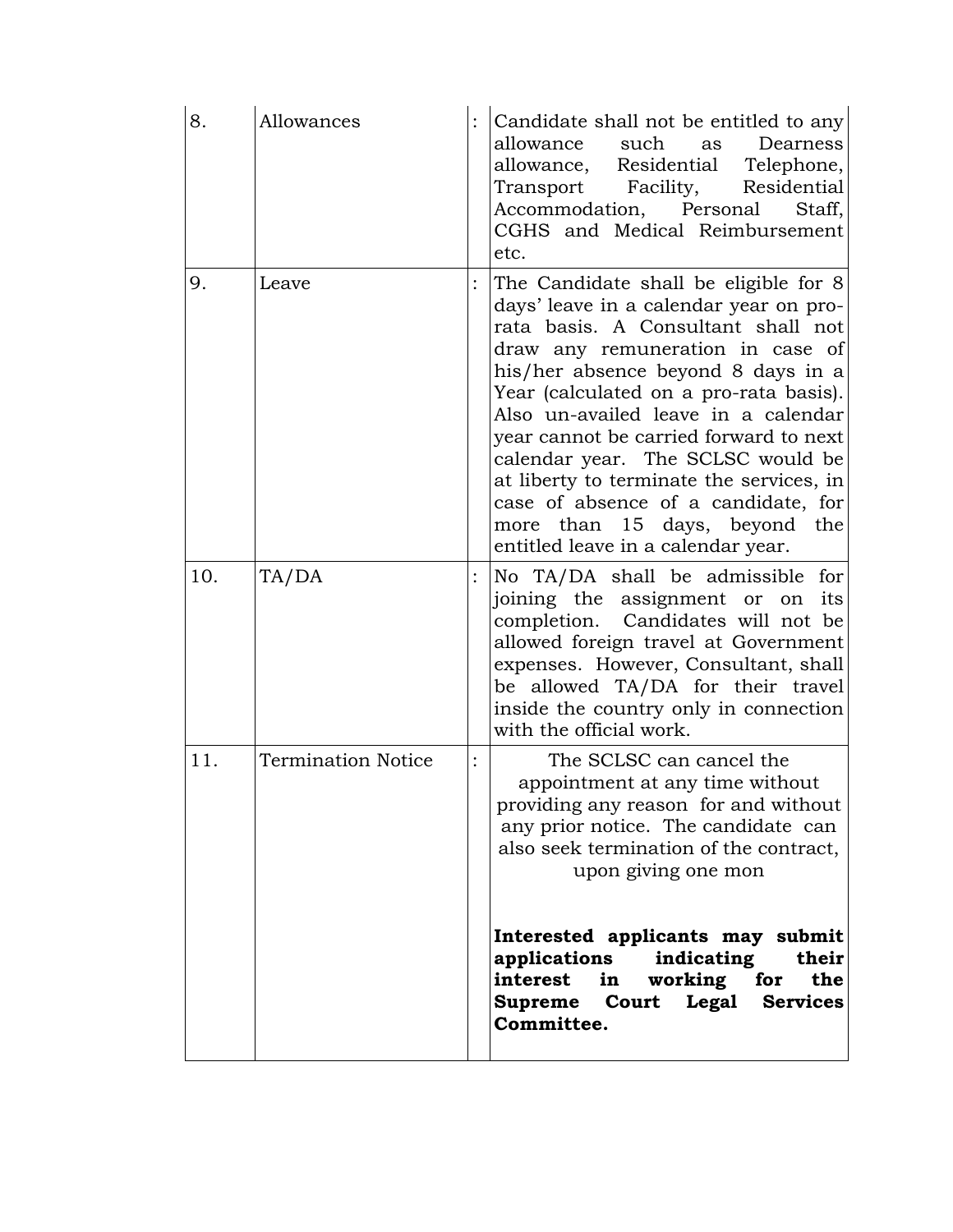|  | The envelope containing<br>applicants' details th's notice to the<br>SCLSC. | the |
|--|-----------------------------------------------------------------------------|-----|
|--|-----------------------------------------------------------------------------|-----|

as mentioned above should be clearly labelled **"Application for the post of Consultant in the office SCLSC"** and addressed to:

The Secretary, Supreme Court Legal Services Committee, 107, Lawyers Chambers, Supreme Court Compound, New Delhi.

The last date for submission of application is **3rd October, 2020 (incomplete application shall be straightway rejected)**

**Note: The candidates who have applied earlier for the said post may also apply again, if they are eligible as on date.**

> **Sd/- (Satish Kumar Arora) Secretary**